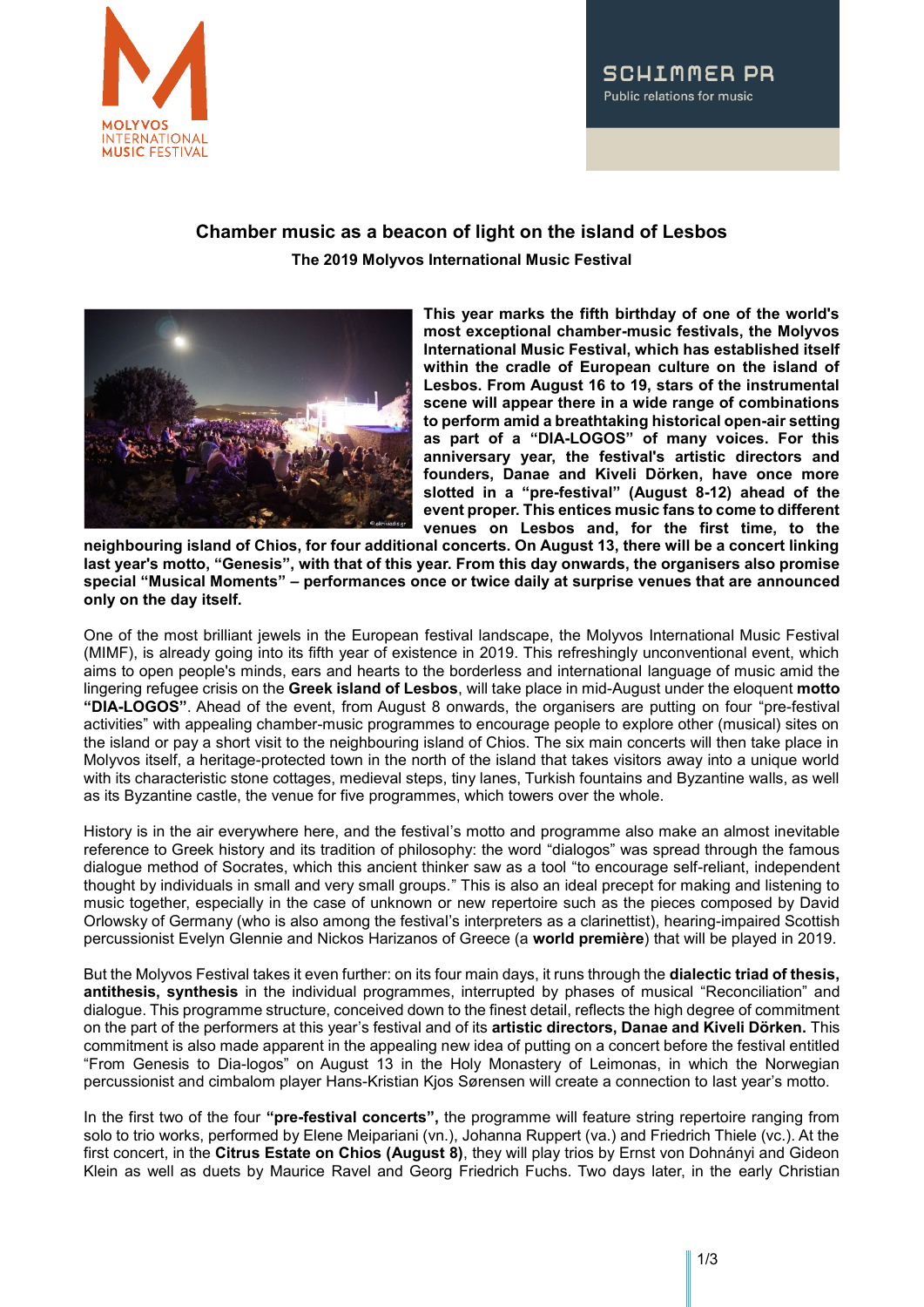basilica in **Eresos on Lesbos (August 10)**, they will play works by Beethoven, Schubert and Reger as well as solo compositions by Alfred Schnittke (Fugue for Violin Solo) and Krzysztof Penderecki ("Violoncello totale"). The two other "pre-festival" programmes will feature the piano duo Xin Wang and Florian Koltun with Mozart, Brahms and Rossini in **Mytilene (August 11)** and Debussy and Schubert in **Kalloni (August 12).** 

The **festival proper**, whose concerts will be broadcast live from the courtyard of **Molyvos Castle** by Greek national radio, begins with the "Thesis", with the subtitle **"Chaos & Order" (August 16)** – again, a reference to last year's theme, "Genesis". Here, the audience can get a good look at most of the virtuoso musical performers who will appear in the following days as they present the "chaos" put into music by the Baroque composer Jean-Féry Rebel (from "Les Élements"). The rest of the opening concert also features more outstanding musicians and unusual pieces: Kirill Troussov and Danae Dörken with a Chaconne by Tomaso Antonio Vitali, Christian and Tanja Tetzlaff with Artur Pizzarro and Volker Jacobsen in Dvořák's Piano Quartet in E-flat major, op. 87, Hans-Kristian Kjos Sørensen with "Psappha" by Iannis Xenakis and a top-notch quintet ensemble with Karl Jenkins' "Palladio".

The second day of the MIMF bears the title "Antithesis". In the midday hours, it is devoted to the theme of **"War & Peace" (August 17)** in the Mithymna Conference Centre - with string quartet movements by Dvořák ("Cypresses") and the String Quintet KV 516 by Mozart, as well as Evelyn Glennie's "A Little Prayer" for violin and marimba. In the evening – back in the historical castle – there will follow the d**ialogue "Apollo & Dionyos"**, with the Sextet, op. 100, by Francis Poulenc, the Piano Quintet, op. 8, by Josef Suk, Benjamin Britten's "Young Apollo", op. 16, for piano and string orchestra, and the **world première of "Faces of the archaic dipolum"** by the Athens-born Nickos Harizanos.

The next day has the theme of "Reconciliation" and fluctuates between **"Hope & Despair" (August 18)**. The evening gets underway somewhat earlier with a "Young People's Concert" – the younger generation has been a central focus of the MIMF from the outset, with (school) projects and workshops taking place throughout the entire year on Lesbos. In the following concert by the professionals, the listeners can look forward to exciting new musical discoveries: alongside well-known pieces such as Mozart's "Kegelstatt" Trio for clarinet, viola and piano, KV 498, Fauré's "Sicilienne" (from "Pelléas et Mélisande") and Dvořák's Terzetto, op. 74, the programme also features Xenakis' "Rebonds B" and entertaining compositions by David Orlowsky and Osvaldo Golizov.

The festival concludes with the "**Synthesis" (August 19)**, which again features larger chamber-music ensembles, this time playing Johann Michael Haydn's Divertimento in C major P98, the Octet in A-flat major, op. 128, by Ferdinand Ries and Brahms' String Sextet No. 2 in G major, op. 36.

The MIMF is rewriting the history of the festival in many ways and making chamber-music concerts fit for the future with its own special flair. This is partly because it is directly confronting political and social reality, and because the artists are not looking away from the still unresolved tragedy that is the refugee crisis, but are putting across their (musical) message at its very focus. That is what Simon Rattle already expressed in his welcome message for the 2016 festival: "Greetings from the UK in the strangest time in our recent history! In the middle of this idiocy, what you are doing in the Molyvos festival is even more inspiring. The idea that music and culture bring people together and are a vital part of a greater healing is a concept deep in my heart. You are a beacon of light in dark times."

## **For any press enquiries, please contact:**

Schimmer PR // Bettina Schimmer Auf Rheinberg 2, 50676 Köln, Germany fon +49-(0)221-16879623 // mob +49-(0)172-2148185 [bettina.schimmer@schimmer-pr.de](mailto:bettina.schimmer@schimmer-pr.de) [www.schimmer-pr.de](http://www.schimmer-pr.de/)